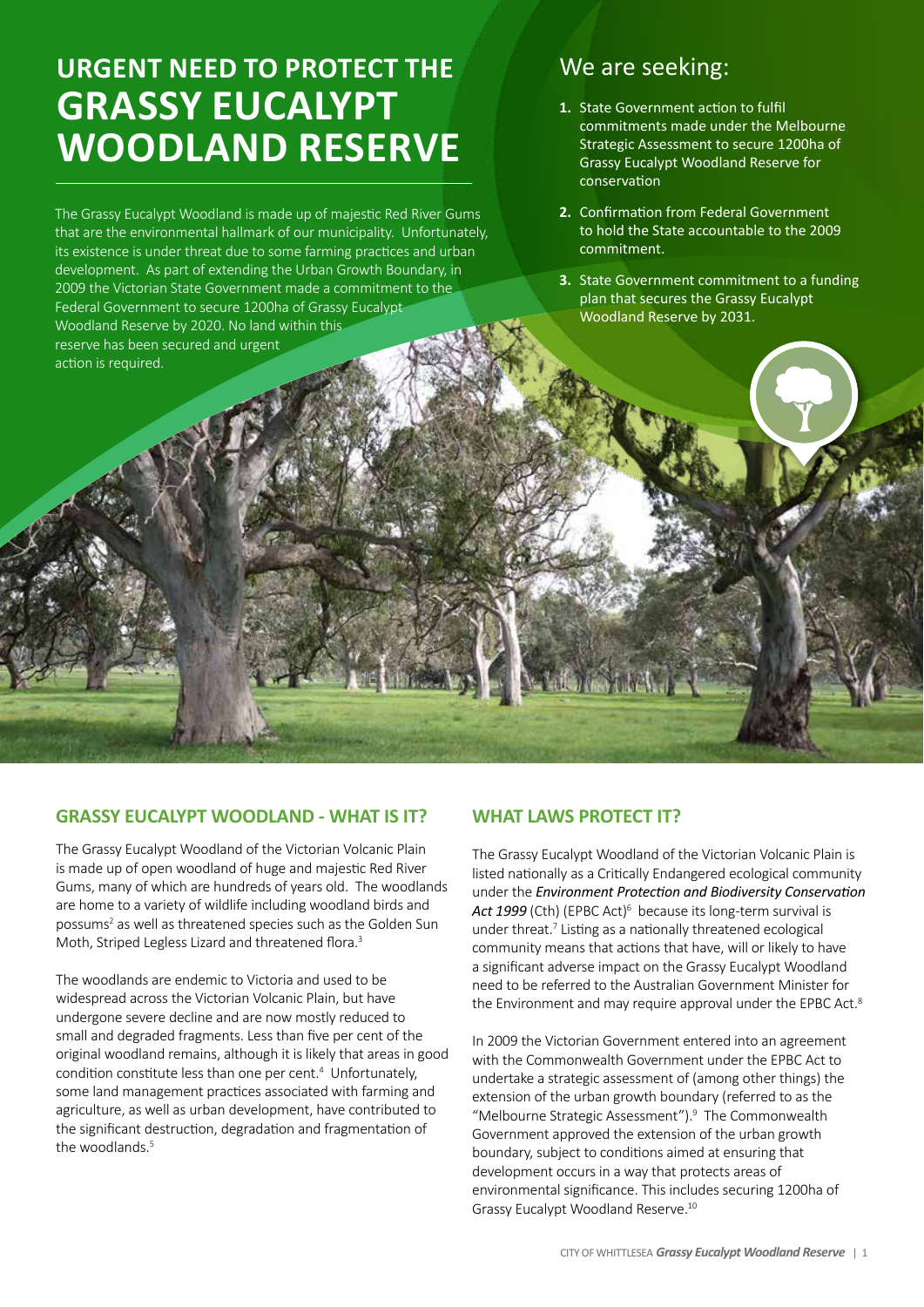strategy for delivering this commitment'. The Strategy outlines that funds to deliver the GEW Protected Area are collected as land is subdivided for development. The rate of implemennt occurs and levies are paid. d Area.

#### **WHAT NEEDS TO BE DONE NOW?**

The commitment to secure the 1200 ha Grassy Eucalypt Woodland Reserve by 2020 has not been achieved. In order to progress this goal, the following actions need to be urgently taken:

- 1. Developing a 10-year funding plan to secure the Grassy Eucalypt Woodland Reserve by 2031.
- 2. Invest \$20m in the 2022-23 State Budget to secure the first land holdings.

Council shares VAGO's concerns about a funding model which prolongs the protection of the Grassy Eucalypt Woodlands and urges the Sta.

Council requests that the recommendation in the final strategy that "land be funded by levies collected as development in the area occurs" be altered to "establish a trust fund for immediate preservation to take place because:

Landowners willingness to participate in a scheme that encumbers their land and restricts the potential future uses to conservation are rare and protection of such a significant area should not be reliant on this. Even negotiations with willing landowners can take years while costs and land prices continue to rise.

As the sale of land to the Crown is voluntary, there is also concerns that DELWP cannot determine the amount of land to be protected in any particular time period and cannot prioritise significant land to be funded over less desirable land.

Council strongly urges the government to make \$20 million available in the 2022-23 State Budget to commence protection of these endangered ecological areas. Similar investments need to be made available every year thereafter until the land is secured. The State will recoup funds once development of the land occurs.

- (a) To apply appropriate planning provisions to the land depending on the circumstances (may include a Rural Conservation Zone, an Environmental Significance Overlay or another statutory mechanism) to be determined by the State Minister for Planning.<sup>12</sup>
- (b) To secure the land through voluntary negotiation with landowners, including through voluntary purchase by the Crown and reservation under the *Crown Land (Reserves) Act 1978* (Vic) or on-title management agreements under section 69 of the *Conservation Forests and Land Act 1987*  $(ViC).<sup>13</sup>$

# **WHAT WILL HAPPEN IF NO ACTION IS TAKEN**

(c) Preparation of management plans for each parcel of land once they are secured for conservation purposes and ensuring planning provisions for implementation and funding are in place.<sup>14</sup>

> There are various processes and potential consequences flowing from the State's non-compliance with agreements made with the Commonwealth as part of the Melbourne Strategic Assessment.<sup>16</sup> What we are immediately concerned about is the potential continued loss of our majestic woodlands. We only have five percent of the Grassy Eucalypt Woodland remaining in Victoria, and less than one per cent in good condition.17 The protection of this land is urgent. Much of the area identified as the Grassy Eucalypt Woodland Reserve investigation area has a long history of stock grazing and other land management practices that are often incompatible with native vegetation management. Continued delays in securing sites supporting Grassy Eucalypt Woodland may result in significant loss and/or further degradation of this valued and critically endangered environmental community. Inaction could see us loose our last, significant parcels of beautiful big Red Gum trees and associated native grasses and habitats – which are the environmental hallmarks of our municipality.



# **WHAT IS THE STATE GOVERNMENT REQUIRED TO DO?**

Under the Melbourne Strategic Assessment, the State Government made a commitment (among others) to secure a large Grassy Eucalypt Woodland Reserve of at least 1200ha, situated south west of Whittlesea, outside of the urban growth boundary. A detailed investigation including community consultation is to inform a reservation and acquisition schedule that will be provided to the relevant Department. There was a commitment to fully secure the reserve, including acquisition, by 2020.<sup>11</sup> To achieve this, the State Government has committed to undertaking (among other things) the following:

#### **WHAT HAS BEEN DONE SO FAR?**

- (a) Environmental Significance Overlays are in place for the entire 1200 hectares and the Grassy Eucalypt Woodland Reserve investigation area has been broadly identified.
- (b) No land within the 1200ha Grassy Eucalypt Woodland Reserve has been secured and there are no land management agreements in place.<sup>15</sup>

#### **REPORT BY THE VICTORIAN AUDITOR GENERAL**

A VAGO report in June 2020 found that "DELWP had not met its commitments to deliver the Grassy Eucalypt Woodland Reserve by 2020" and that "delays in acquiring land, and continuing threats of degradation, pose significant risks to the ecological values of native vegetation within the reserves. The delays in acquiring these reserves also mean they will likely require a significantly greater investment to restore and retain these ecological values than if they had been purchased within the intended 10‐year timeframe."

In April 2021 DELWP prepared a draft strategy for Establishing a Grassy Eucalypt Woodland Protected Area in response to the VAGO report.

This strategy forms the overarching framework to guide the establishment of Grassy Eucalypt Woodland. The Strategy sets how land for the reserve will be acquired and the funding